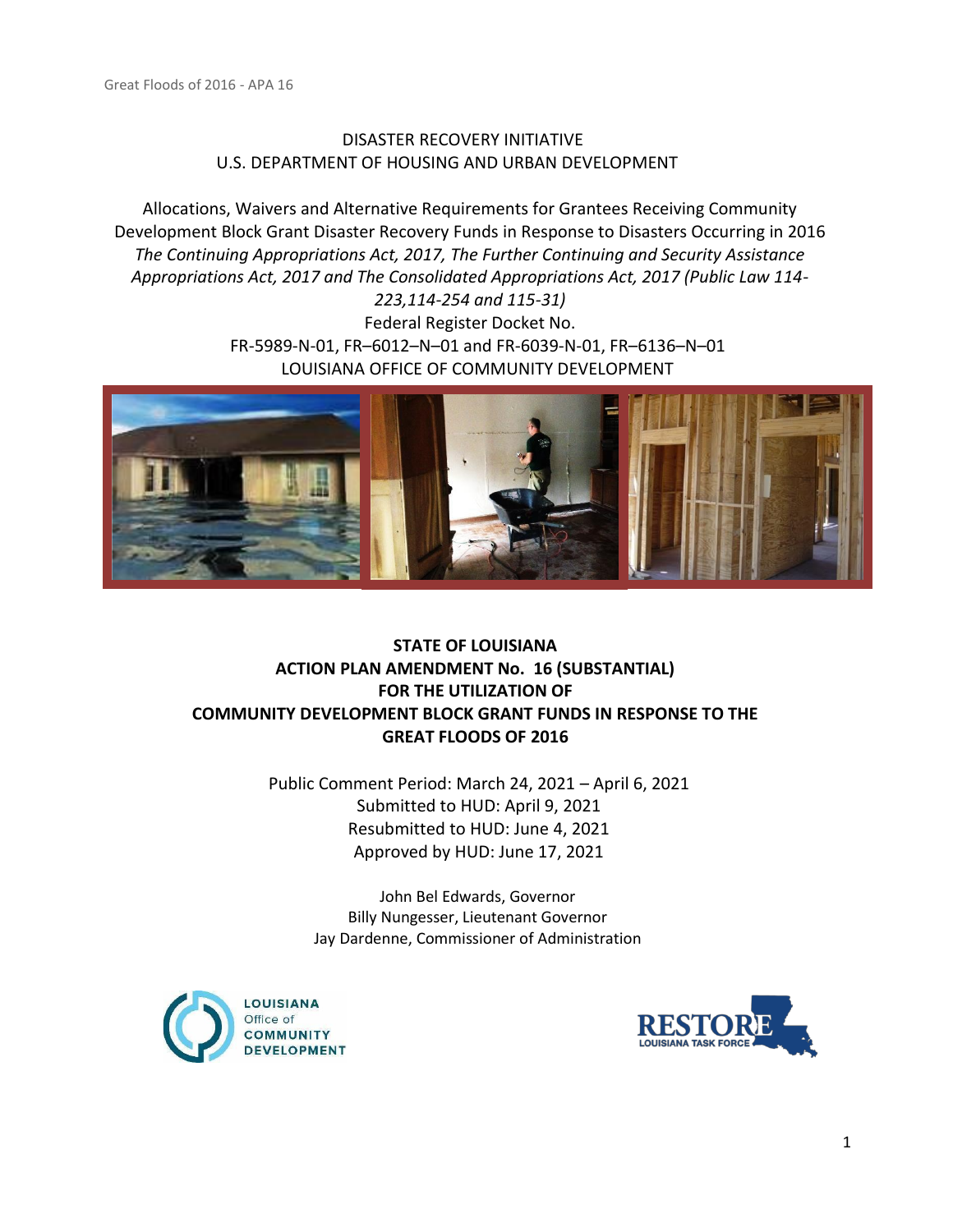# **A. Summary of Changes**

Given that all eligible Restore Louisiana Homeowner Assistance Program (RLHAP) applicants are being served and that sufficient funds are available to serve all remaining eligible RLHAP applicants, and that additional long-term, affordable housing and economic development needs from the Great Floods of 2016 were identified, this Action Plan Amendment (APA) No. 16:

- 1. Reduces the allocations to the Restore Louisiana Homeowner Assistance and Interim Housing Assistance Programs;
- 2. Reduces the allocations to the Neighborhood Landlord Rental, Neighborhood Landlord Rental Phase II, Piggyback, and Resilient and Mixed-Income Piggyback Programs;
- 3. Reduces the allocation to the Small Business Loan Program;
- 4. Reduces the allocation to the Farm Recovery Program;
- 5. Creates and allocates funds to the Neighborhood Landlord Rental Program Phase III;
- 6. Creates and allocates funds to the Rural Bond Bundle Program (RBBP);
- 7. Creates and allocates funds to the OCD CDBG Homeownership (OCHO) Pilot Program;
- 8. Creates and allocates funds to the Middle-Market Loan Program (MMLP);
- 9. Creates and allocates funds to the Fast Gap A Program;
- 10. Creates and allocates funds to the Fast Gap B (Rental Affordability Preservation) Program; and
- 11. Creates and allocates funds to the Flood-Ready Workforce Development Program.

This APA also makes a correction to its Master Action Plan: When referencing "New Housing Construction," the state inaccurately specified that it would limit said construction to the Most-Impacted and Distressed Parishes, when the waiver granted in Federal Register Docket No. FR-5989-N-01 did not make that stipulation.

Per the criteria outlined in the state's Master Action Plan, this APA is considered substantial because it adds new activities, programs and beneficiaries; reallocates more than \$5 million between programs, and reallocates greater than 15% of the budget for the Interim Housing Assistance Program and Neighborhood Landlord Rental Phase II Program.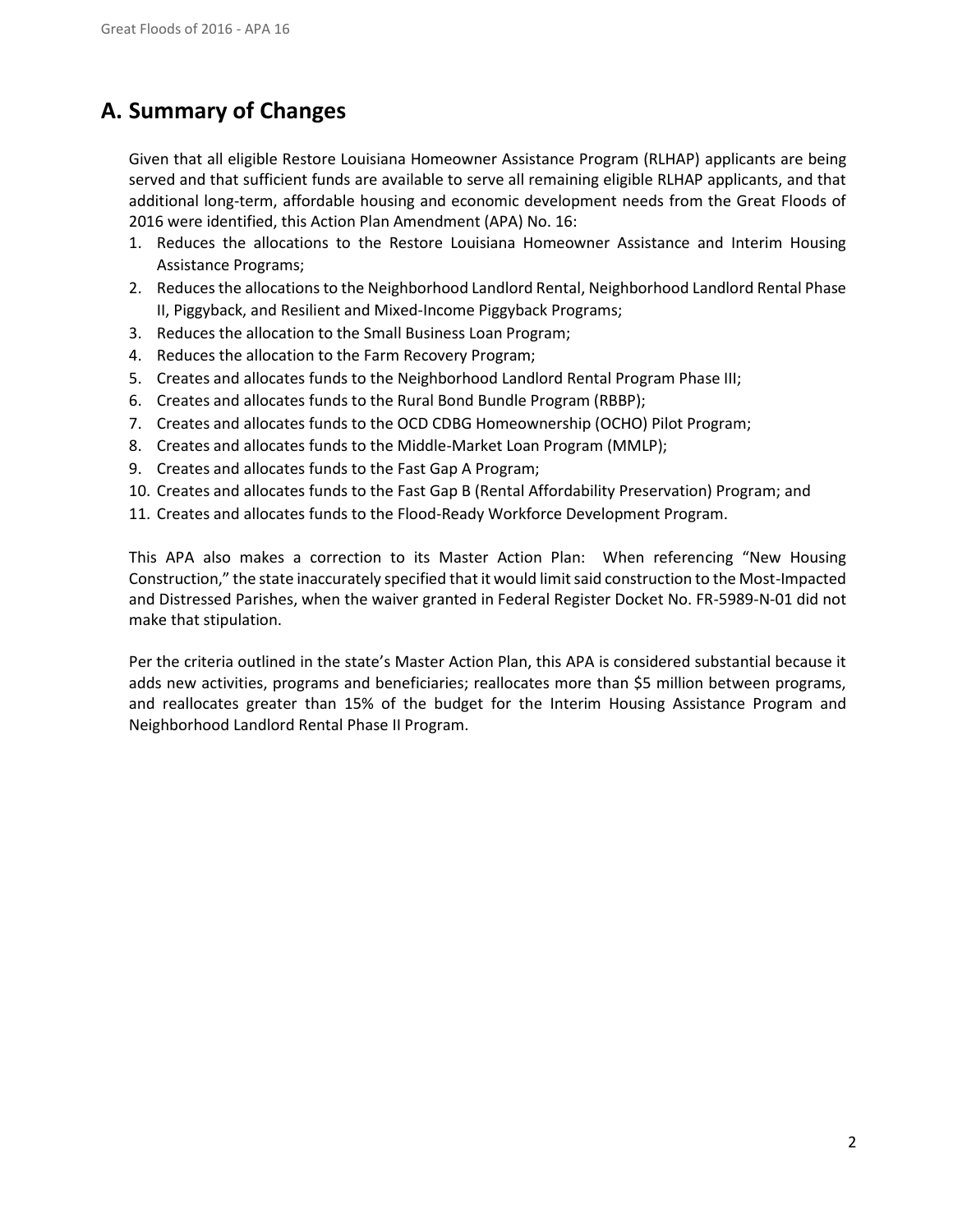# **B. Total CDBG-DR Allocations**

| <b>State of Louisiana Total CDBG-DR Allocations</b>                     |                  |                            |    |                |    |                           |         |
|-------------------------------------------------------------------------|------------------|----------------------------|----|----------------|----|---------------------------|---------|
|                                                                         |                  |                            |    |                |    |                           | Percent |
|                                                                         |                  | <b>Previous Allocation</b> |    | Change         |    | <b>Revised Allocation</b> | Change  |
| <b>Total Allocation</b>                                                 | Ś                | 1,708,407,000              |    |                | Ś  | 1,708,407,000             |         |
| Restore Louisiana Homeowner Programs                                    |                  |                            |    |                |    |                           |         |
| Homeowner Assistance Program                                            | \$               | 1,124,716,475              | Ś  | (58,000,000)   | \$ | 1,066,716,475             | $-5%$   |
| RLHP Flood Insurance Assistance Program                                 | \$               | 1,000,000                  | Ś  |                | \$ | 1,000,000                 |         |
| RLHP Interim Housing Assistance Program                                 | Ś                | 10,000,000                 | Ś  | (3,000,000)    | Ś  | 7,000,000                 | $-30%$  |
| Rental Housing, Housing Assistance and Homelessness Prevention Programs |                  |                            |    |                |    |                           |         |
| Neighborhood Landlord Rental Program                                    | \$               | 41,447,884                 | S  | (5,362,456.74) | Ś  | 36,085,427.26             | $-13%$  |
| Neighborhood Landlord Rental Program Phase II                           | \$               | 16,500,000                 | Ś  | (8,938,668.18) | Ś  | 7,561,331.82              | $-54%$  |
| Neighborhood Landlord Rental Program Phase III                          | \$               |                            | Ś  | 14,301,124.92  | \$ | 14,301,124.92             | 100%    |
| Multifamily Rental GAP Program                                          | \$               | 21,015,518                 | Ś  |                | \$ | 21,015,518                |         |
| Piggyback Program                                                       | Ś                | 79,756,303                 | Ś  | (6, 716, 297)  | Ś  | 73,040,006                | $-8%$   |
| Permanent Supportive Housing Program                                    | \$               | 5,000,000                  | \$ |                | \$ | 5,000,000                 |         |
| <b>Rapid Rehousing Program</b>                                          | \$               | 18,000,000                 | \$ |                | \$ | 18,000,000                |         |
| Resilient and Mixed Income Piggyback Program                            | \$               | 110,000,000                | \$ | (2,000,000)    | \$ | 108,000,000               | $-2%$   |
| Neighborhood Stabilization Housing Initiative                           |                  |                            | Ś  |                | \$ |                           |         |
| Soft Second Program                                                     | \$               | 6,000,000                  | \$ | ÷,             | \$ | 6,000,000                 |         |
| Safe Haven Program                                                      | \$               | 4,000,000                  | \$ | ÷,             | Ś  | 4,000,000                 |         |
| Louisiana Military Dept - Affordable Rental Housing                     | \$               | 10,000,000                 | \$ |                | Ś  | 10,000,000                |         |
| <b>Rural Bond Bundle Program</b>                                        | \$               |                            | \$ | 15,000,000     | \$ | 15,000,000                | 100%    |
| OCD CDBG Homeownership (OCHO) Pilot Program                             | \$               |                            | Ś  | 5,000,000      | Ś  | 5,000,000                 | 100%    |
| Middle-Market Loan Program (MMLP)                                       | \$               | ۰                          | \$ | 16,000,000     | \$ | 16,000,000                | 100%    |
| Fast Gap A Program                                                      | \$               |                            | \$ | 15,000,000     | Ś  | 15,000,000                | 100%    |
| Fast Gap B (Rental Affordibility Preservation) Program                  | \$               |                            | \$ | 17,368,652     | \$ | 17,368,652                | 100%    |
| Restore Louisiana Economic Recovery and Revitalization Programs         |                  |                            |    |                |    |                           |         |
| <b>Small Business Loan Program</b>                                      | \$               | 41,200,000                 | Ś  | (1,893,526)    | \$ | 39,306,474                |         |
| Small Business Technical Assistance Program                             | Ś                |                            | Ś  |                | Ś  |                           |         |
| Farm Recovery Program                                                   | \$               | 20,000,000                 | Ś  | (258, 829)     | Ś  | 19,741,171                |         |
| Restore Louisiana Infrastructure and Public Services                    |                  |                            |    |                |    |                           |         |
| Infrastructure Program (PA Match)                                       | \$               | 115,000,000                | Ś  |                | \$ | 115,000,000               |         |
| First Responders Public Services Program                                | \$               | 1,691,140                  | Ś  |                | Ś  | 1,691,140                 |         |
| \$<br>Flood-Ready Workforce Development Program                         |                  |                            | Ś  | 3,500,000      | Ś  | 3,500,000                 | 100%    |
| <b>Administration and Planning</b>                                      |                  |                            |    |                |    |                           |         |
| Watershed Modeling and Planning                                         | \$               | 21,600,800                 | \$ | ÷              | \$ | 21,600,800                |         |
| <b>Regional Capacity Building Grant</b>                                 | Ś                | 3,200,000                  | Ś  |                | \$ | 3,200,000                 |         |
| <b>Administration and Planning</b>                                      | \$<br>58,278,880 |                            | \$ | ÷,             | \$ | 58,278,880                |         |
| <b>Total</b>                                                            | \$               | 1,708,407,000              | ś  | 0              | \$ | 1,708,407,000             | 0%      |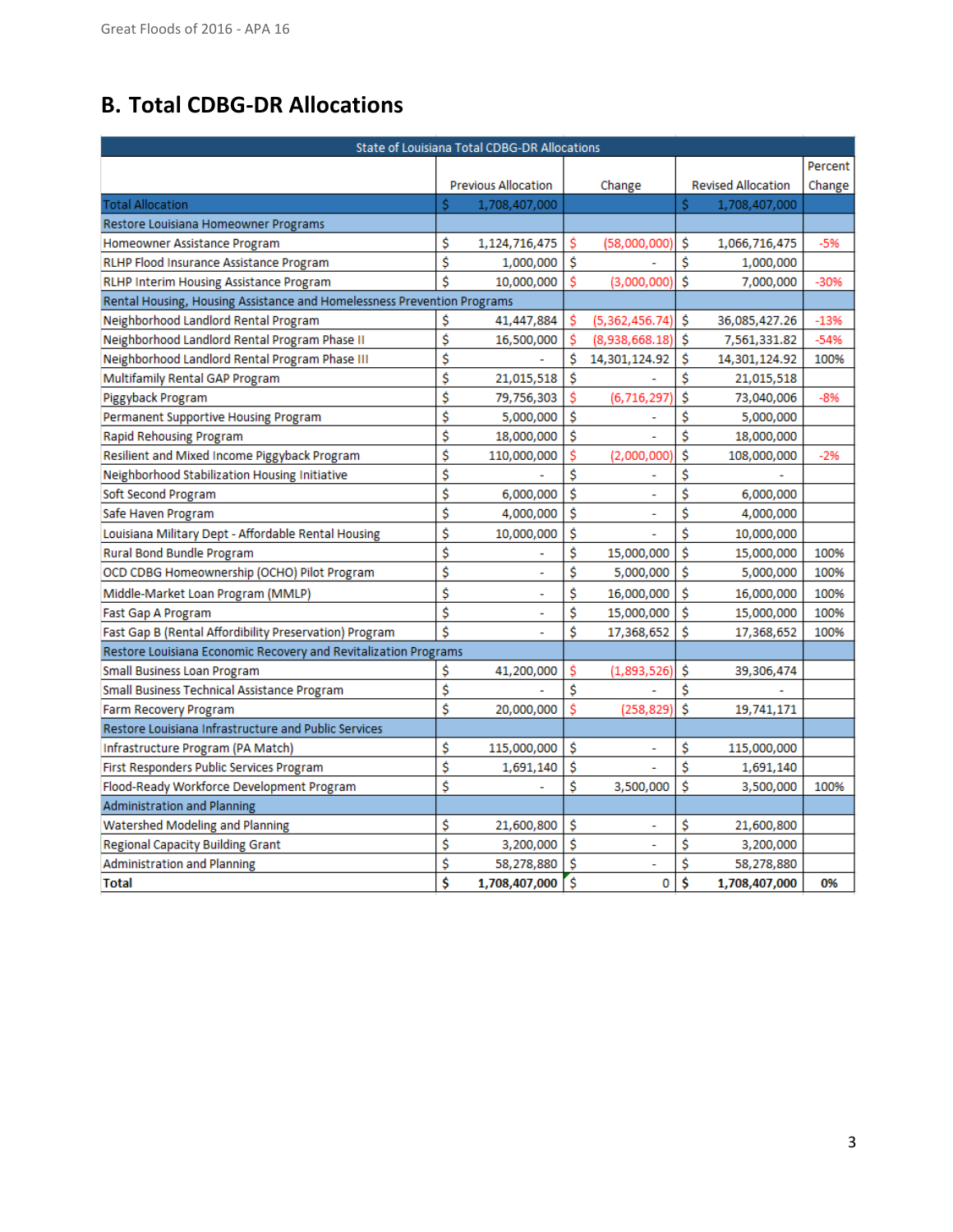# **C. Current Program Allocation Adjustments**

## 1. **Restore Louisiana Homeowner Assistance Program (RLHAP)**

The RLHAP budget is decreased to \$1,066,716,475 due to a smaller than anticipated amount of homeowners qualifying for Small Business Administration (SBA) Phase IV disbursements, applicants not executing grant agreements/withdrawing from programs, and applicants waiving home repairs that do not impact habitability. With 99.5% of grant determinations now completed, the program is largely focused on assisting homeowners with finishing their construction projects to which funds have been obligated. Sufficient funds are available to serve all remaining eligible households. This program was created in the Master Action Plan and amended in APAs 1, 3, 4, 6, 9, 11, 12, 14 and 15.

## 2. **Restore Louisiana Interim Housing Assistance Program**

The Restore Louisiana Interim Housing Assistance Program budget is decreased to \$7,000,000 due to a smaller than projected number of homeowners executing grants and requiring interim housing assistance. Sufficient funds are available to serve all remaining eligible households. This program was created in APA 11 and amended in APAs 12, 13 and 14.

## 3. **Neighborhood Landlord Rental Program**

The Neighborhood Landlord Rental Program budget is decreased to \$36,085,427.26 due to the number of applicants meeting program eligibility has been lower than expected. Sufficient funds are available to serve all remaining eligible applicants. This program was created in APA 1 as the In-fill Rental Development Program and amended in APAs 3, 7, 8, 11, 12 and 14.

## 4. **Neighborhood Landlord Rental Program Phase II**

The Neighborhood Landlord Rental Program Phase II budget is decreased to \$7,561,331.82 due to being undersubscribed by eligible applicants. Sufficient funds are available to serve all remaining eligible applicants. This program was created in APA 11 and amended in APA 14.

## 5. **Piggyback Program**

The Piggyback Program budget is decreased to \$73,040,006 due to developers that withdrew from the program. Sufficient funds are available to serve all remaining eligible applicants. This program was created in APA 1 and amended in APAs 3, 7 and 8.

## 6. **Resilient and Mixed Income Piggyback Program**

The Resilient and Mixed Income Piggyback Program budget is decreased to \$108,000,000 due to a drop in pricing from equity investors, lessening the amount of CDBG-DR funding to complete the projects. Sufficient funds are available to serve all remaining eligible applicants. This program was created in APA 11 and amended in APA 14.

## 7. **Small Business Loan Program**

The Small Business Loan Program budget is decreased to \$39,306,474 due to the number of applicants meeting program eligibility was lower than expected. Sufficient funds are available to serve all remaining eligible applicants. This program was created in the Master Action Plan and amended in APAs 1, 5, and 11.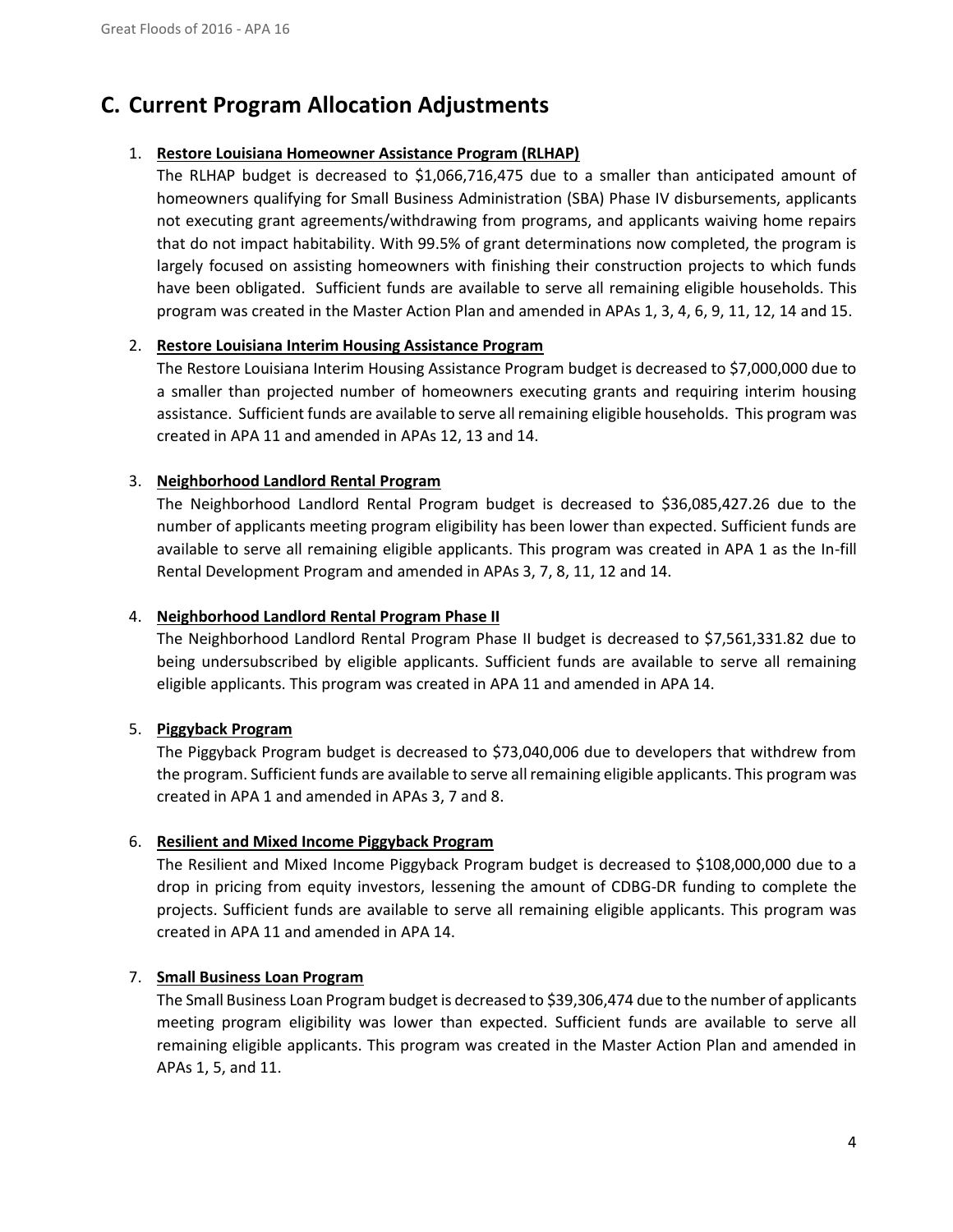## 8. **Farm Recovery Program**

The Farm Recovery Program budget is decreased to \$19,741,171.22 due to changes in some applicants' eligibility status. Sufficient funds are available to serve all remaining eligible applicants. This program was created in APA 1 and amended in APA 11.

## **D. New Program Allocations and Descriptions**

## 1. Neighborhood Landlord Rental Program Phase III

## **Unmet Need:**

Per the 2019 Louisiana Housing Needs Assessment, prepared for the Louisiana Housing Corporation by Louisiana State University, housing affordability has been an increasing concern for the past decade, especially as rents have risen in excess of real earnings. The state ranks fifth in the nation in terms of the proportion of renters that are considered "rent-stressed." As described in its Master Action Plan for the Great Floods of 2016, more than 76% of the total of renters affected by the floods were LMI, leaving residents of impacted areas with even more precarious access to affordable housing units that are decent, safe, sanitary and in good repair.

## **Program Summary:**

The Neighborhood Landlord Rental Program Phase III (NLRP3) will offer a third round of funding for applicants who want to rehabilitate existing affordable housing units or construct new affordable housing units. NLRP3 will also revitalize communities impacted by Great Floods of 2016 by reducing the blight of flood-damaged properties as it redevelops them into affordable rental housing. The state anticipates a greater number of eligible applicants for this third phase of the program due to modified eligibility requirements and criteria for selection.

| <b>Eligible Activity</b>      | Clearance, Rehabilitation, Reconstruction, and Construction<br>$\bullet$<br>of Buildings (Including Housing), HCDA Section 105(a)(4)<br>New Housing Construction, as identified in Federal Register<br>$\bullet$<br>Docket No. FR-5989-N-01 |
|-------------------------------|---------------------------------------------------------------------------------------------------------------------------------------------------------------------------------------------------------------------------------------------|
| <b>National Objective</b>     | Benefit to low- and moderate-income persons                                                                                                                                                                                                 |
| <b>Program Budget</b>         | \$14,301,124.92                                                                                                                                                                                                                             |
| <b>Geographic Eligibility</b> | FEMA IA declared parishes for Great Floods of 2016                                                                                                                                                                                          |
| <b>Administering Entity</b>   | The State of Louisiana or its sub recipient(s)                                                                                                                                                                                              |

## **Proposed Use of Funds:**

NLRP3 applicants will engage with commercial lenders who commit interim construction financing for new construction or renovation of residential rental properties located in eligible parishes. The units will be affordable for 10 years.

Awards provided to non-profit, private and public developers and landlords for the repair of damaged structures or new construction of affordable housing for low-income families will be issued as forgivable loans for eligible rehabilitation, reconstruction and/or new construction costs, as defined in the program policies and procedures. Reimbursement for properties already renovated or newly constructed will not be eligible for this program.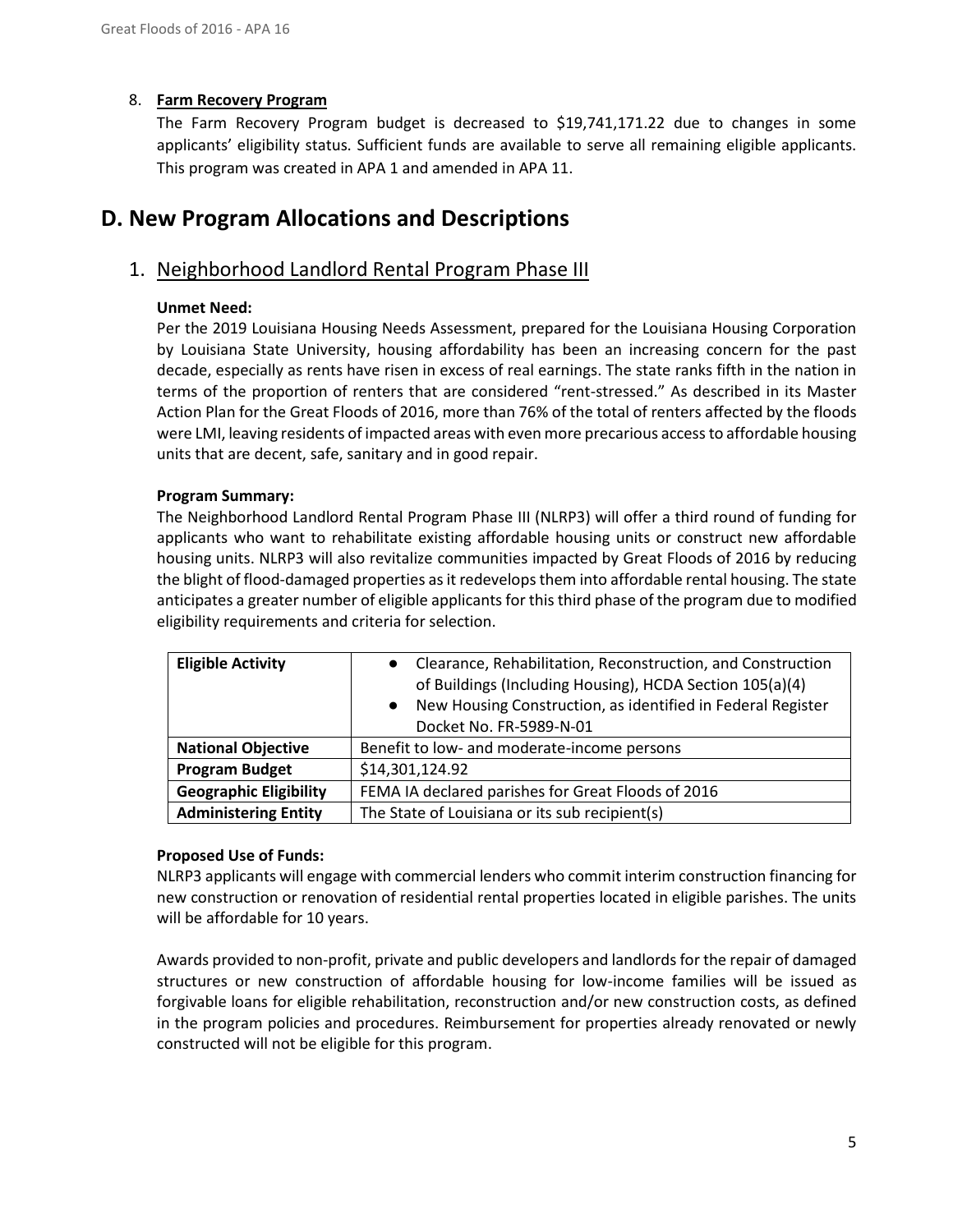## **Eligible Applicants**:

Eligible applicants include any public, private, for-profit, or non-profit entity which owns the subject property at the time of application.

## **Criteria for Selection:**

- Awards will be made to qualified applicants based on the score during the competitive round of funding and thereafter upon submission of eligible, completed applications.
- Specific scoring criteria will be outlined in the program guidelines.
- Applicants must own the unit and have clear title to the property for which they are applying at the time of application.
- Each project will be reviewed for title, duplication of benefits, financial feasibility, and cost reasonableness.
- Applications must be for only one property, however, developers may submit multiple applications.
- Properties must be located outside of a Special Flood Hazard Area (SFHA).
- Preference will be given to for-profit applicants that were property owners at the time of the storm. Applicants who acquired property after the 2016 Floods are also eligible to apply but the applicant must have acquired the property by the time of application. Prior to the application period, the state will conduct outreach and education events for potential applicants. Potential applicants are not required to participate in these events to apply to the program, but it is strongly recommended.

## **Method of Distribution:**

Awards are issued as a forgivable loan to eligible applicants. Funds will be distributed upon completion of construction and other requirements as defined in the Notice of Funding Availability (NOFA).

## 2. Rural Bond Bundle Program (RBBP)

## **Unmet Needs:**

In 2015, the Louisiana Housing Alliance described the housing situation in the state's rural parishes as a "rural rental crisis," because while a third of rural renters live below the poverty line, affordable housing options that meet housing quality standards are sparse for low-income households. These areas struggle to attract private developers who might replenish local housing stock, and as a result, rural renters are frequently forced to accept high cost burdens, substandard housing, or both. The limited availability of affordable housing in rural areas results in a precarious situation for low-income renters outside of metro areas.

In 2016, the Great Floods damaged or destroyed housing across the state, and LMI households made up 76% of the total affected renter population. The floods further deteriorated rural housing units, leaving residents of impacted areas with even more precarious access to affordable housing units that are decent, safe, sanitary and in good repair.

One critical source of rural, regulated, and affordable housing is a number of multi-family properties financed with U.S. Department of Agriculture (USDA) Rural Development (RD). Many of these properties were built decades ago, and are now nearing the end of their physical and financial life cycle. These properties are both nearing the expiration of the affordability restrictions and in need of rehabilitation.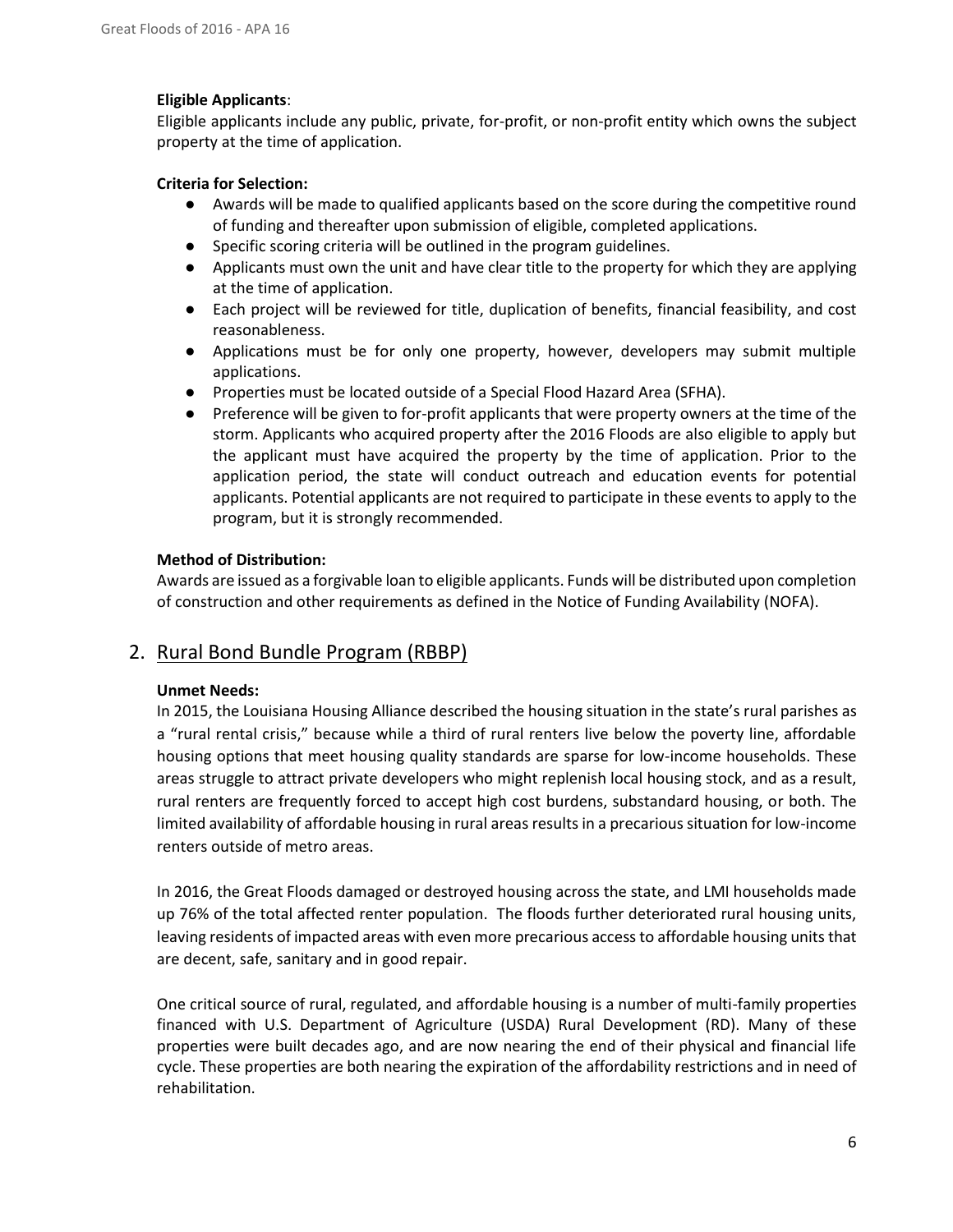The Great Floods of 2016 damaged housing stock throughout the parishes declared eligible for FEMA Individual Assistance, putting an additional strain on the existing inventory of affordable housing.

## **Program Summary:**

In partnership with the Louisiana Housing Corporation (LHC), OCD will address the state's ongoing need for affordable housing units that are decent, safe, sanitary and in good repair through the Rural Bond Bundle Program (RBBP).

The RBBP will target aforementioned USDA RD-financed developments that are located in areas impacted by the 2016 floods, and will utilize innovative gap financing to ensure the quality and longterm affordability of critical rural housing. The LHC will provide the opportunity for these properties to be repaired or reconstructed with the benefit of 4% Low-Income Housing Tax Credits (LIHTC). The terms of that offering will include the opportunity to group aspects of the financing to create efficiencies for these transactions. The RBBP will utilize CDBG-DR to finance the remaining gap in sources.

| <b>Eligible Activity</b>      | Clearance, Rehabilitation, Reconstruction, and Construction of |
|-------------------------------|----------------------------------------------------------------|
|                               | Buildings (Including Housing), HCDA Section 105(a)(4)          |
| <b>National Objective</b>     | Benefit to low- and moderate-income persons                    |
| <b>Program Budget</b>         | \$15,000,000                                                   |
| <b>Geographic Eligibility</b> | FEMA IA declared parishes for Great Floods of 2016             |
| <b>Administering Entity</b>   | State of Louisiana                                             |

## **Proposed Use of Funds:**

Applicants will identify eligible, independent, USDA-subsidized affordable housing properties and bundle those separate developments into one new LLC/single asset entity or similar approved structure(s). The RBBP will award gap financing to eligible property owners to complete substantial rehabilitation of those properties, which, for a period of at least 30 years, will, on at least 51% of the units, have restricted rents affordable to LMI households. The state may require that affordability restrictions will be senior to any debt and will not be foreclosable so as to protect the state's interest in maintaining high quality affordable housing. The NOFA for the RBBP may prioritize or offer special terms for properties that serve very low-income households (less than 50% AMI). The period of affordability shall be for 30 years (or more depending on the term of any senior financing) from initial lease-up following rehabilitation with the CDBG-DR loan. The RBBP will make efficient use of CDBG-DR funding by working through the existing 4% LIHTC Piggyback Program while preserving USDA rental subsidies already in place.

## **Eligible Applicants:**

Eligible applicants must have site control of eligible USDA RD-financed properties at the time of application completion and be eligible to compete for the Rural Bond Bundle Program 4% tax credits to be allocated by the LHC. Bundled properties that have greater than 50% occupancy by non-LMI households are ineligible.

## **Criteria for Selection:**

Awards of CDBG-DR gap loans can only be made to applicants that successfully compete for the LHC offering. Each application will be reviewed for affordable housing outcomes, financial feasibility, and cost reasonableness. Further criteria will be specified in the NOFA.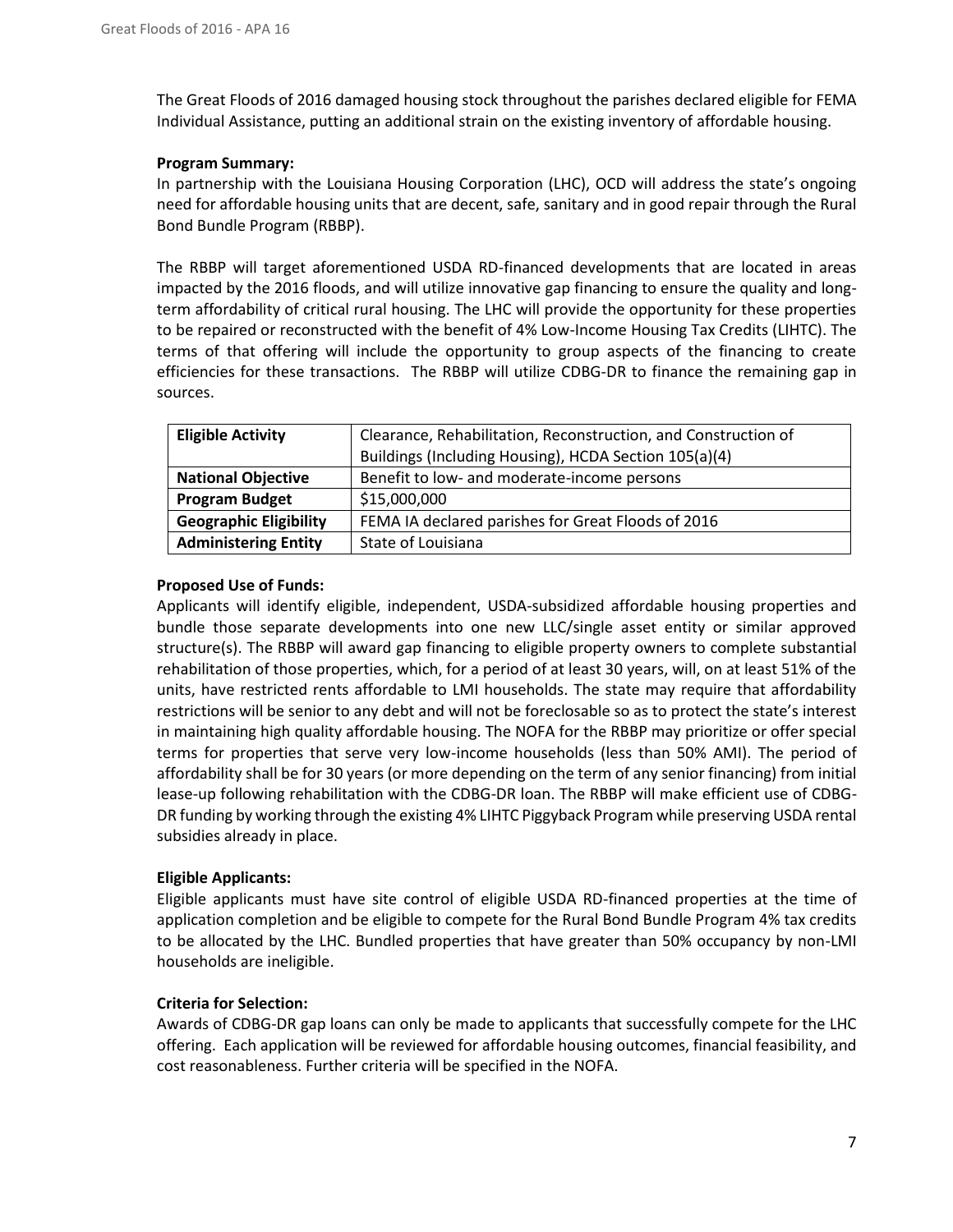## **Method of Distribution:**

Initial selection of awards will be through a competitive process. Remaining funds may be awarded on a first-come first-served basis of complete applications.

## 3. OCD CDBG Homeownership (OCHO) Pilot Program

## **Unmet Need:**

The Great Floods of 2016 inflicted severe damage on low-lying communities in Pointe Coupee Parish, many of which had already sustained numerous and repeated inundations over the last few decades. The parish's already inadequate affordable housing stock was further diminished, while the need for affordable homes and rentals safe from flood hazards continued to grow. Since then, increased construction costs, reduced funding streams for affordable housing development and repair, and a record-breaking number of major hurricanes have compounded the issue. Today, residents of Pointe Coupee parish who wish to relocate away from flood hazards have few options for housing that is affordable to LMI homebuyers, located above flood level, and close to economic opportunities and basic services.

#### **Program Summary:**

The OCD CDBG Homeownership Pilot Program (OCHO) will replenish critically-needed homeownership and rental opportunities in Pointe Coupee Parish by generating approximately 20 affordable homes in a new community called Audubon Estates.

A project of the Restore Louisiana Homeowner Assistance Program's (RLHAP) Solution 4, Audubon Estates is located on 22.5 acres of land located in Pointe Coupee Parish, but on higher ground outside of the 100-year flood plain. The site includes 40 residential lots, and the Louisiana Land Trust (LLT) is set to develop approximately 20 of those sites into homes for former residents of the Pecan Acres neighborhood, who decided to move together to Audubon Estates after decades of persistent severe flooding in their community.

The remaining lots are intended for LMI homeownership as well, but a developer has not been selected. The OCHO program will select one or more eligible applicants to build homes on the remaining residential lots, with the goal of creating more affordable homeownership and rental opportunities for LMI households relocating from flood-prone areas nearby. In the event that there are remaining undeveloped lots in Audubon Estates that are not improved through the OCHO program, they will be disposed of in accordance with CDBG requirements.

In the event that properties in neighboring areas become available for development, they may be included under this program as well.

| <b>Eligible Activity</b>      | Clearance, Rehabilitation, Reconstruction, and Construction              |
|-------------------------------|--------------------------------------------------------------------------|
|                               | of Buildings (Including Housing), HCDA Section 105(a)(4)                 |
|                               | New Housing Construction, as identified in Federal Register<br>$\bullet$ |
|                               | Docket No. FR-5989-N-01                                                  |
|                               | Housing Services, HCDA Section 105(a)(24)<br>$\bullet$                   |
| <b>National Objective</b>     | Benefit to low- and moderate-income persons                              |
| <b>Program Budget</b>         | \$5,000,000                                                              |
| <b>Geographic Eligibility</b> | For this pilot program, geographic eligibility will be limited to Pointe |
|                               | Coupee Parish                                                            |
| <b>Administering Entity</b>   | State of Louisiana                                                       |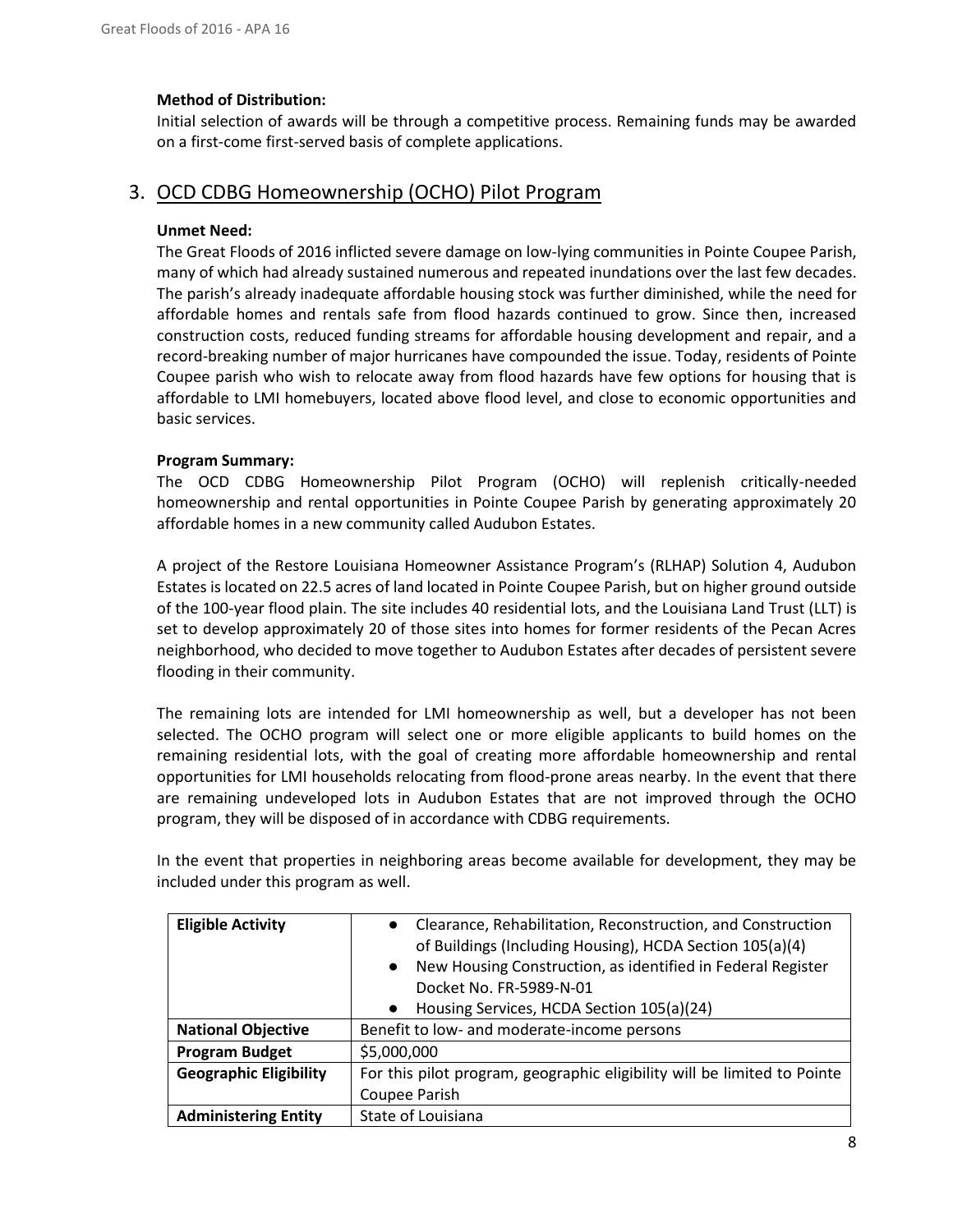#### **Proposed Use of Funds:**

Under OCHO, LLT will transfer approximately 20 pad-ready lots to the award recipient(s), who will also receive CDBG-DR funding from OCD to cover 100% of home construction. That deep subsidy will allow the grantee to construct approximately 20 single-family units in the new community. Grantees will then sell those homes to qualified home buyers that are determined Low to Moderate Income (LMI) households as first priority. Homeownership will also be considered for those moderate income buyers at or below 120% AMI.

In the event that the homes cannot be sold to qualified homebuyers, the grantee can maintain ownership and rent the units to LMI households. Those units would be subject to a 35-year userestriction to maintain affordability to LMI renters. During that time, the rents will be returned to the state as program income for use in other approved affordable housing activities in Pointe Coupee Parish and to support the maintenance of common areas within the development site

OCHO will facilitate the development of additional affordable homeownership units by employing a reinvestment model. OCD may allow application for use of program income generated by the OCHO program in support of additional affordable homeownership developments. Further, OCD may develop, in cooperation with HUD, a mechanism to allow grantees to retain net proceeds for reinvestment purposes if appropriate waivers are issued.

#### **Eligible Applicants:**

Eligible applicants must be non-profit entities. A NOFA will be issued further detailing experience requirements.

#### **Criteria for Selection:**

Each application will be reviewed for affordable housing outcomes, financial feasibility, and cost reasonableness. Eligible applicants may be prioritized based on experience with developing lowincome affordable home ownership and rentals. OCD may choose to award to a single applicant or to multiple applicants.

## **Method of Distribution:**

OCD will issue a NOFA seeking identification of eligible applicants.

## 4. Middle‐Market Loan Program (MMLP)

#### **Unmet Need:**

In 2016, the Great Floods damaged or destroyed approximately 22,000 rental properties across Louisiana, and further decreased an already-inadequate supply of affordable rental units in impacted parishes. Since then, the need for rental housing affordable to LMI renters continues to grow, as impacted areas struggle with economic pressures brought on by additional environmental and economic disasters.

Unfortunately, the development and preservation of deeply affordable units is challenging, as rents that low- and moderate-income households can afford to pay are often too low to cover the costs of owning and managing a rental property. Additionally, projects that do manage to obtain funding often stall due to financing gaps that open due to a variety of issues. This is particularly troublesome for projects that serve low-income households (earning up to 80% AMI), but that are not eligible for LIHTC financing. Thus, there is a need for funding to close the gap on these "middle-market" properties, and secure the addition of critical affordable units in impacted parishes.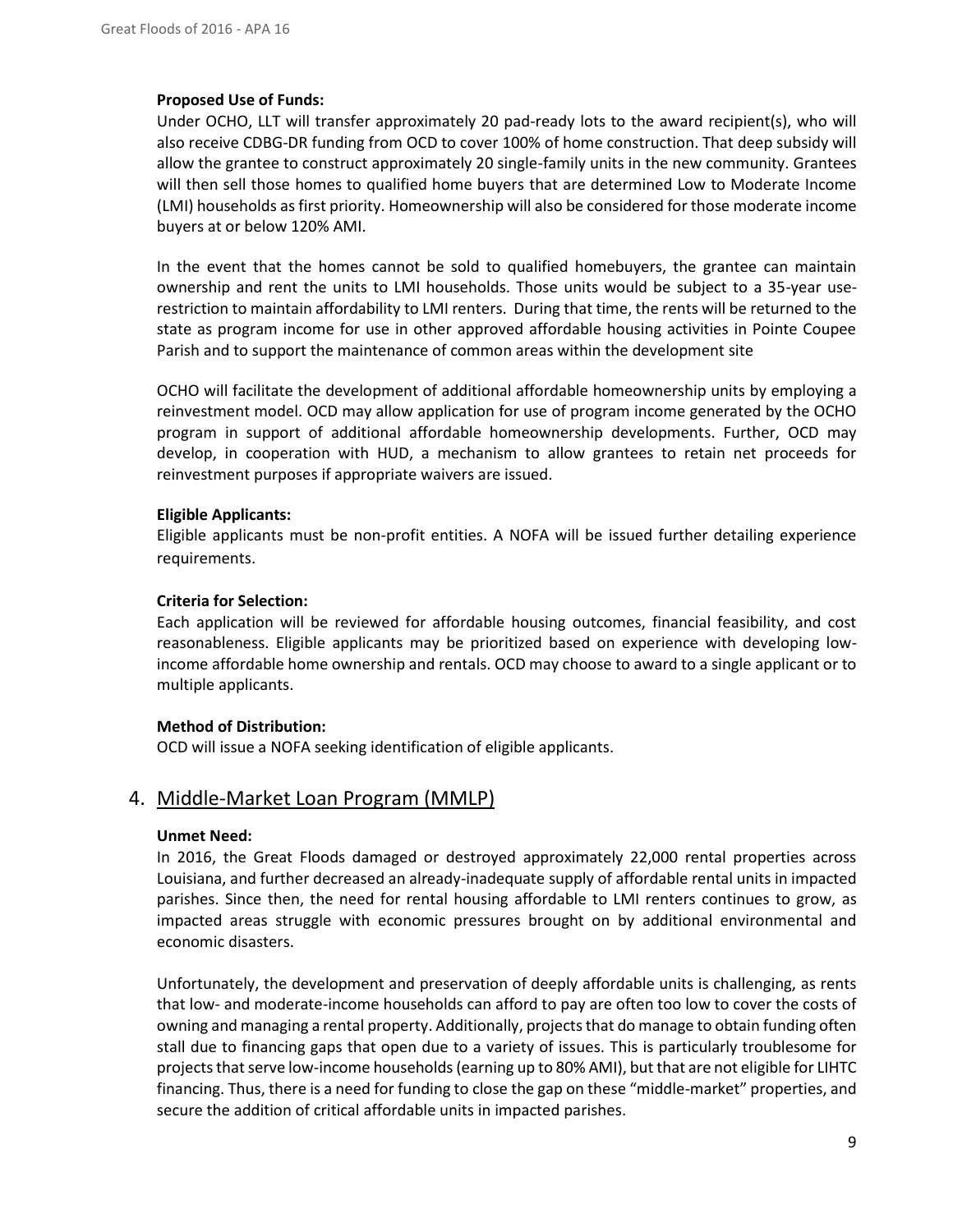Thus, there is strong demand for rental housing that serves low-income households, but that is not eligible for LIHTC financing. These units typically serve households earning up to 80% of AMI, but more than the 30% limit for LIHTC projects.

## **Program Summary:**

The Middle-Market Loan Program (MMLP) will provide gap financing to support the rehab and/or construction of multi-family buildings that serve a range of household incomes, with the goal of using higher-cost units to generate deeper affordability for LMI renters.

That range of "middle-market" rents also allows participants to embed units with deeper affordability into higher-income areas, which provides good, stable housing in high-opportunity areas to lowincome families, and encourages socioeconomic integration in communities.

Projects funded through MMLP will require OCD standards of safety, environmental sustainability, and resilience to storm hazards, which will not only ensure the longevity and quality of those projects, but will also positively influence design and building standards for Louisiana's affordable housing industry.

| <b>Eligible Activity</b>      | Acquisition of Real Property, HCDA Sections 105 (a)(1)                   |
|-------------------------------|--------------------------------------------------------------------------|
|                               | Clearance, Rehabilitation, Reconstruction, and Construction<br>$\bullet$ |
|                               | of Buildings (Including Housing), HCDA Section 105(a)(4)                 |
|                               | New Housing Construction, as identified in Federal Register<br>$\bullet$ |
|                               | Docket No. FR-5989-N-01                                                  |
| <b>National Objective</b>     | Benefit to low- and moderate-income persons                              |
| <b>Program Budget</b>         | \$16,000,000                                                             |
| <b>Geographic Eligibility</b> | FEMA IA declared parishes for Great Floods of 2016                       |
| <b>Administering Entity</b>   | State of Louisiana                                                       |

## **Proposed Use of Funds:**

The MMLP program will award funding to eligible applicants in the form of gap financing loans to support the construction or rehabilitation of affordable housing units. At least 51% of those created or preserved units must be made affordable to households earning up to 80% AMI for a minimum of 35 years.

Eligible projects may include unrestricted units to offset the cost of units for LMI households, and occupancy of those units by households earning greater than 120% of AMI is not prohibited.

## **Eligible Applicants:**

Eligible applicants must have site control or ownership of proposed property, and the project must create new affordable housing units, whether through new construction or rehabilitation.

## **Criteria for Selection:**

Eligible applicants may be prioritized based on experience developing or rehabilitating multi-family buildings, and resilient/sustainable construction. OCD may develop a matrix that provides for broad geographic distribution of the awards. Each project will be reviewed for affordable housing outcomes, financial feasibility and cost reasonableness.

## **Method of Distribution:**

Initial selection of awards will be through a competitive process. Remaining funds may be awarded on a first-come first-served basis of complete applications.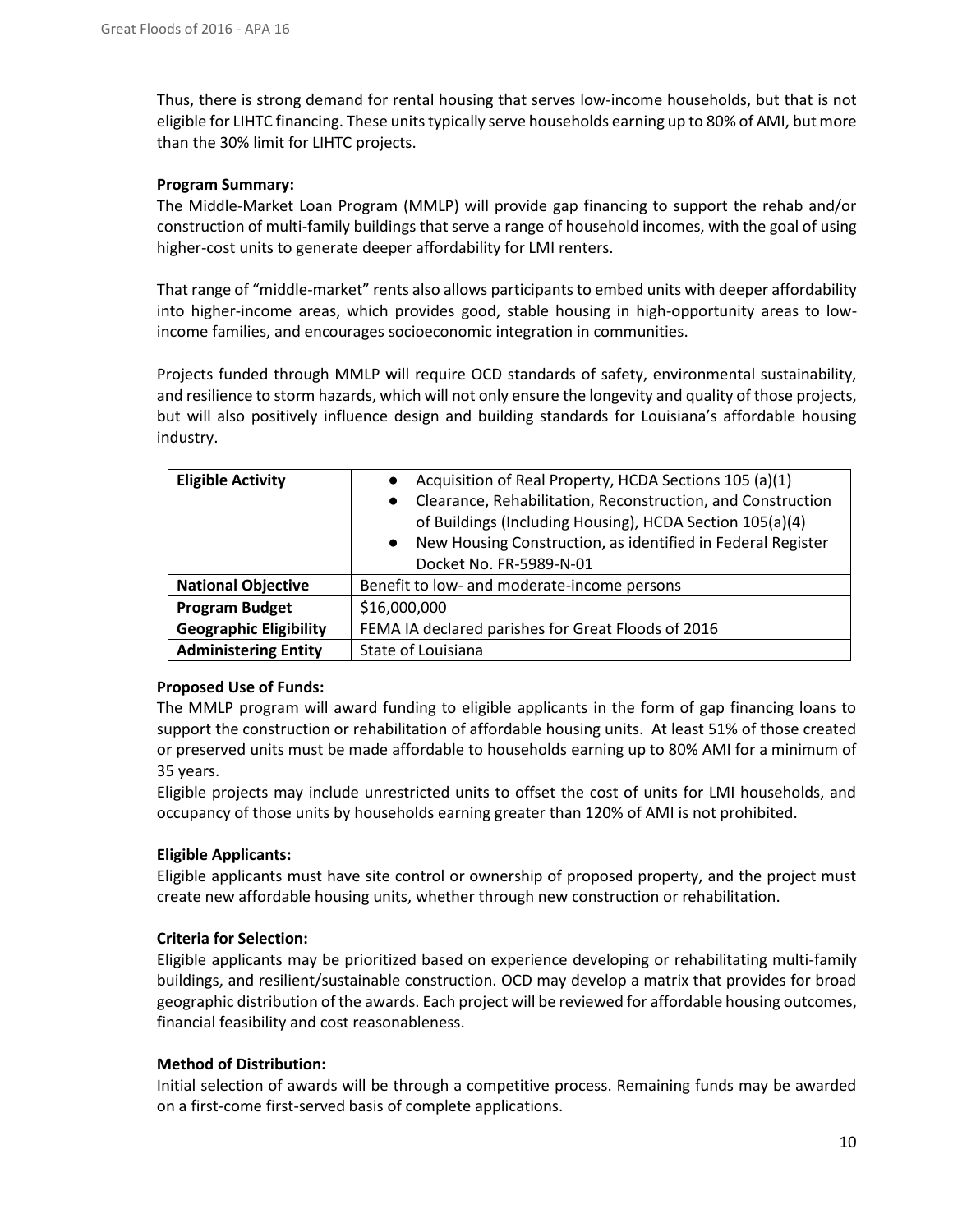## 5. Fast Gap A Program

## **Unmet Need:**

Per the 2019 Louisiana Housing Needs Assessment, prepared for the Louisiana Housing Corporation by Louisiana State University, housing affordability has been an increasing concern for the past decade, especially as rents have risen in excess of real earnings. The state ranks fifth in the nation in terms of the proportion of renters that are considered "rent-stressed." As described in its Master Action Plan for the Great Floods of 2016, more than 76% of the total of renters affected by the floods were LMI, leaving residents of impacted areas with even more precarious access to affordable housing units that are decent, safe, sanitary and in good repair.

## **Program Summary:**

The Fast Gap A Program will preserve and create affordable housing units in impacted parishes by providing funding to multi-family projects that require gap financing to close. The program also allows OCD to re-engineer funded projects to require better outcomes for residents, including deeper affordability, resilient design, enhanced resident services, and other housing enrichment.

This program will serve projects that are "shovel‐ready" and have environmental reviews in process or complete.

| <b>Eligible Activity</b>      | Clearance, Rehabilitation, Reconstruction, and Construction<br>of Buildings (Including Housing), HCDA Section 105(a)(4)<br>New Housing Construction, as identified in Federal Register<br>Docket No. FR-5989-N-01 |
|-------------------------------|-------------------------------------------------------------------------------------------------------------------------------------------------------------------------------------------------------------------|
| <b>National Objective</b>     | Benefit to low-to-moderate income persons                                                                                                                                                                         |
| <b>Program Budget</b>         | \$15,000,000                                                                                                                                                                                                      |
| <b>Geographic Eligibility</b> | FEMA IA declared parishes for Great Floods of 2016                                                                                                                                                                |
| <b>Administering Entity</b>   | State of Louisiana                                                                                                                                                                                                |

## **Proposed Use of Funds:**

This program will provide gap funding for multifamily affordable rental transactions that have not initially closed, and which need either:

- CDBG-DR or additional CDBG-DR funding to meet a source gap; or
- can be recalibrated for deeper affordability, and/or to allow for budgeted resident services, and/or to permit greater construction costs for additional investments in disaster resilience, or both.

All units assisted through Fast Gap A will be subject to extended affordability restrictions as a condition of funding.

## **Eligible Applicants:**

Eligible applicants must have site control or ownership of proposed property, and the project must create new affordable housing units, whether through new construction or rehabilitation.

## **Criteria for Selection:**

Initial selection of awards will be through a competitive process. Remaining funds may be awarded on a first-come first-served basis of complete applications. Applicants may be prioritized according to benefit to LMI households, and cost reasonableness.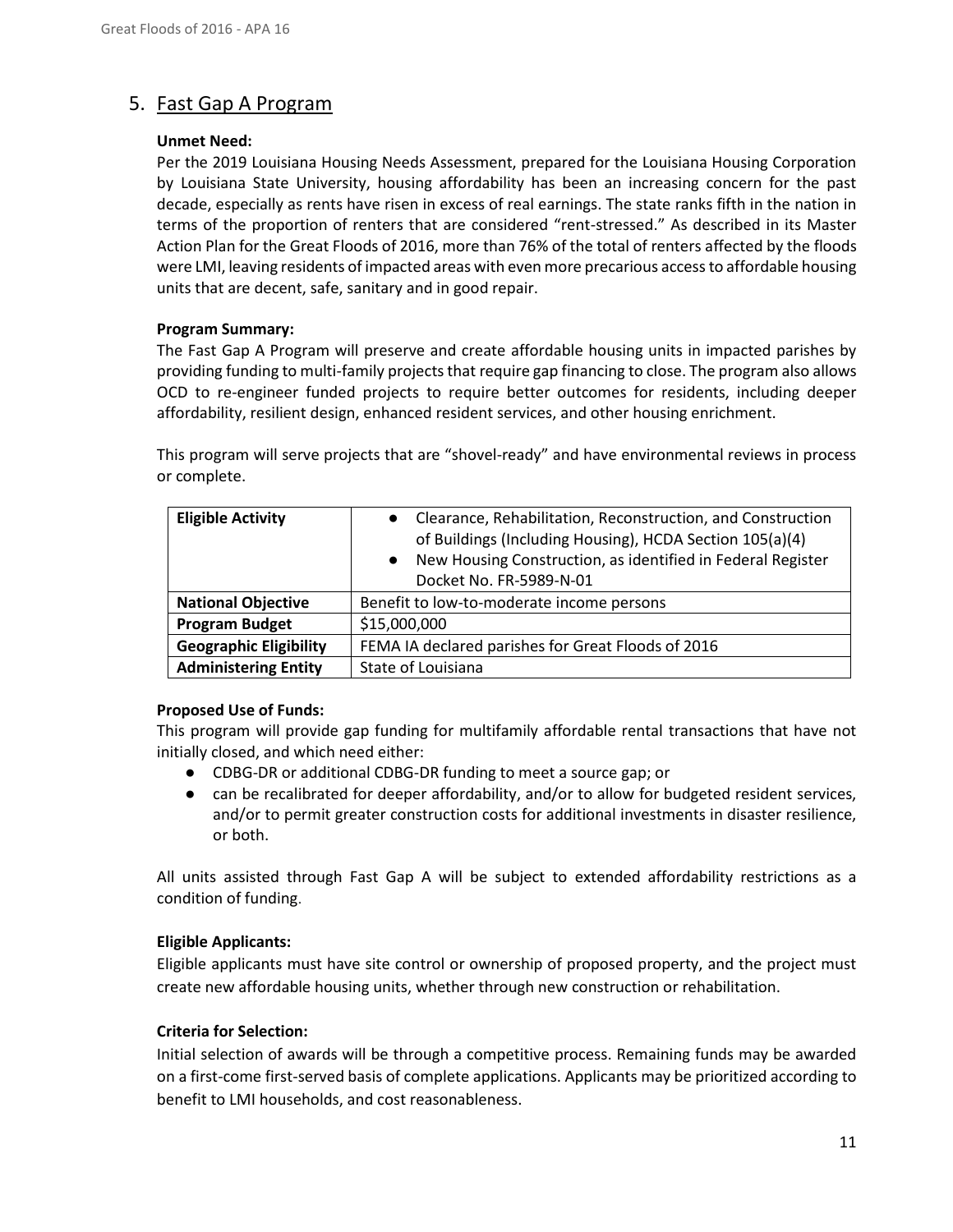## **Method of Distribution:**

Initial selection of awards will be through a competitive process. Remaining funds may be awarded on a first-come first-served basis of complete applications.

*Note: Fast Gap A and Fast Gap B can, but are not required to, be presented in the same NOFA.*

## 6. Fast Gap B (Rental Affordability Preservation) Program

## **Unmet Need:**

Per the 2019 Louisiana Housing Needs Assessment, prepared for the Louisiana Housing Corporation by Louisiana State University, housing affordability has been an increasing concern for the past decade, especially as rents have risen in excess of real earnings. The state ranks fifth in the nation in terms of the proportion of renters that are considered "rent-stressed." As described in its Master Action Plan for the Great Floods of 2016, more than 76% of the total of renters affected by the floods were LMI, leaving residents of impacted areas with even more precarious access to affordable housing units that are decent, safe, sanitary and in good repair.

LMI renters have often accessed housing through rental properties that are only affordable due to their advanced age and deterioration. These units are frequently in substandard condition, and their affordability is unstable, particularly for those in locations undergoing rapid development and displacement. In "in-demand" neighborhoods, speculators can acquire these properties at low cost, rehab them, and reposition the units for higher rents.

Without a dedicated program to ensure long-term affordability while improving the quality and safety of these housing units, LMI renters managing to find housing in areas targeted for development will be displaced, and the affordable housing supply will shrink.

## **Program Summary:**

The Fast Gap B (Rental Affordability Preservation) Program will support the improvement, affordability, and stability of units that serve LMI renters. This program aims to ensure decent, safe, and sanitary housing in good repair for Louisianans regardless of their economic status, and to stem displacement of LMI households from neighborhoods experiencing speculation and rising rents.

| <b>Eligible Activity</b>      | Acquisition of Real Property, HCDA Sections 105(a)(1)<br>Clearance, Rehabilitation, Reconstruction, and Construction<br>of Buildings (Including Housing), HCDA Section 105(a)(4) |
|-------------------------------|----------------------------------------------------------------------------------------------------------------------------------------------------------------------------------|
| <b>National Objective</b>     | Benefit to low- and moderate-income persons                                                                                                                                      |
| <b>Program Budget</b>         | \$17,368,651.78                                                                                                                                                                  |
| <b>Geographic Eligibility</b> | FEMA IA declared parishes for Great Floods of 2016                                                                                                                               |
| <b>Administering Entity</b>   | State of Louisiana                                                                                                                                                               |

## **Proposed Use of Funds:**

The Fast Gap B (Rental Affordability Preservation) Program will provide gap financing to qualified applicants to support the acquisition and rehabilitation of rental properties that serve residents at 30‐ 80% AMI, and which require rehabilitation to meet HUD standards of being decent, safe, sanitary and in good repair. This program will target areas with low concentrations of housing units, and that are undergoing substantial development, experiencing rising rents and speculative acquisitions, and other indicators of imminent displacement for LMI residents.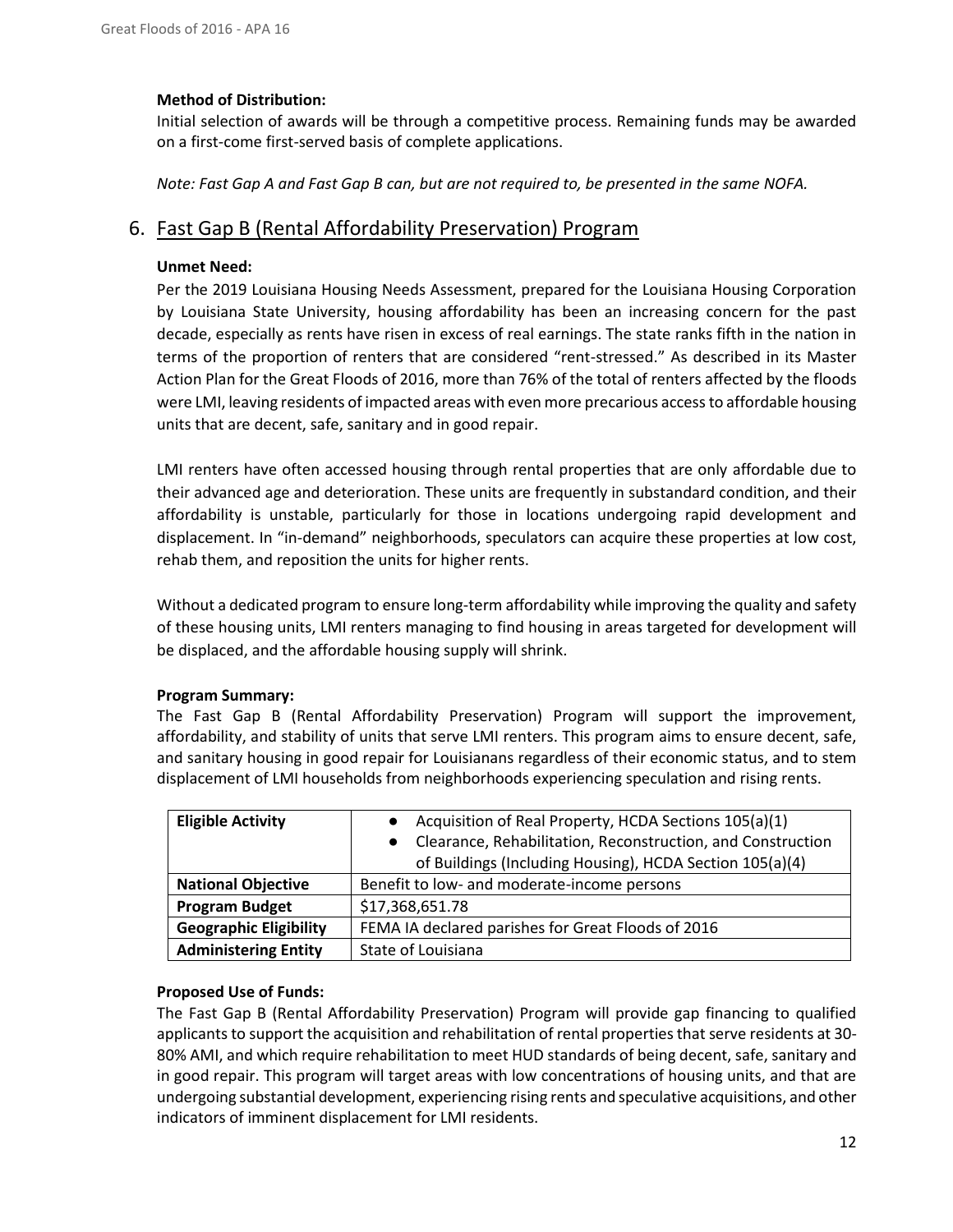## **Eligible Applicants**:

Eligible applicants must have site control or ownership of proposed property at the time of application.

## **Criteria for Selection:**

Applicants may be prioritized based on whether the project location provides residents access to economic opportunity and basic services; level of risk for acquisition/rehab by a profit-motivated developer; cost and scope reasonableness; and whether existing tenants are income-eligible for CDBG-DR funds.

## **Method of Distribution:**

Initial selection of awards will be through a competitive process. Remaining funds may be awarded on a first-come first-served basis of complete applications.

*Note: Fast Gap A and Fast Gap B can, but are not required to, be presented in the same NOFA.*

*Note: For housing programs, the maximum award will be determined by (a) an assessment of work completed prior to submitting an application to the Program and/or (b) an assessment of work remaining to be completed. Both assessments are based on builder (default XAM) grade building materials as calculated by the Program using national building standard estimating software. Further, the maximum award provided will be adjusted based on any Duplication of Benefit, the income level category of the applicant, and activity category (repair or reimbursement).*

## 7. Flood-Ready Workforce Development Program

## **Unmet Need:**

A 2018 labor market analysis conducted by the Louisiana Economic Development (LED) and the Louisiana Workforce Commission (LWC) identified that heavy equipment operators benefit flood recovery efforts and are in high demand. In addition, the job growth and wages in this sector are projected to increase over the next 10 years. However, there is a lack of sufficient training resources to meet the labor market demand.

## **Program Summary:**

The Flood Ready Workforce Development Program will provide Louisiana residents the opportunity to develop and enhance their skill sets while addressing market demand and future growth. This program will also produce a better trained, better skilled workforce that delivers more resilient building practices, while ensuring mitigation projects funded will reduce future flood and hazard risks.

In the Flood-Ready Workforce Development Program, OCD will partner with LWC to pay for training programs and resources that will aid disaster recovery and resilience efforts. Through this newly created program, the state will provide resources for multiple workforce training, education, and/or certification subprograms that will address short-term recovery from the 2016 floods events. Additionally, this program will benefit long-term mitigation efforts across Louisiana as the state implements its Louisiana Watershed Initiative Projects [\(https://www.watershed.la.gov/\)](https://www.watershed.la.gov/).

| <b>Eligible Activity</b> | Public Services, HCDA Section 105(a)(8)                 |
|--------------------------|---------------------------------------------------------|
|                          | Economic Development Assistance to For-Profit Business, |
|                          | HCDA Section 105(a)(17)                                 |